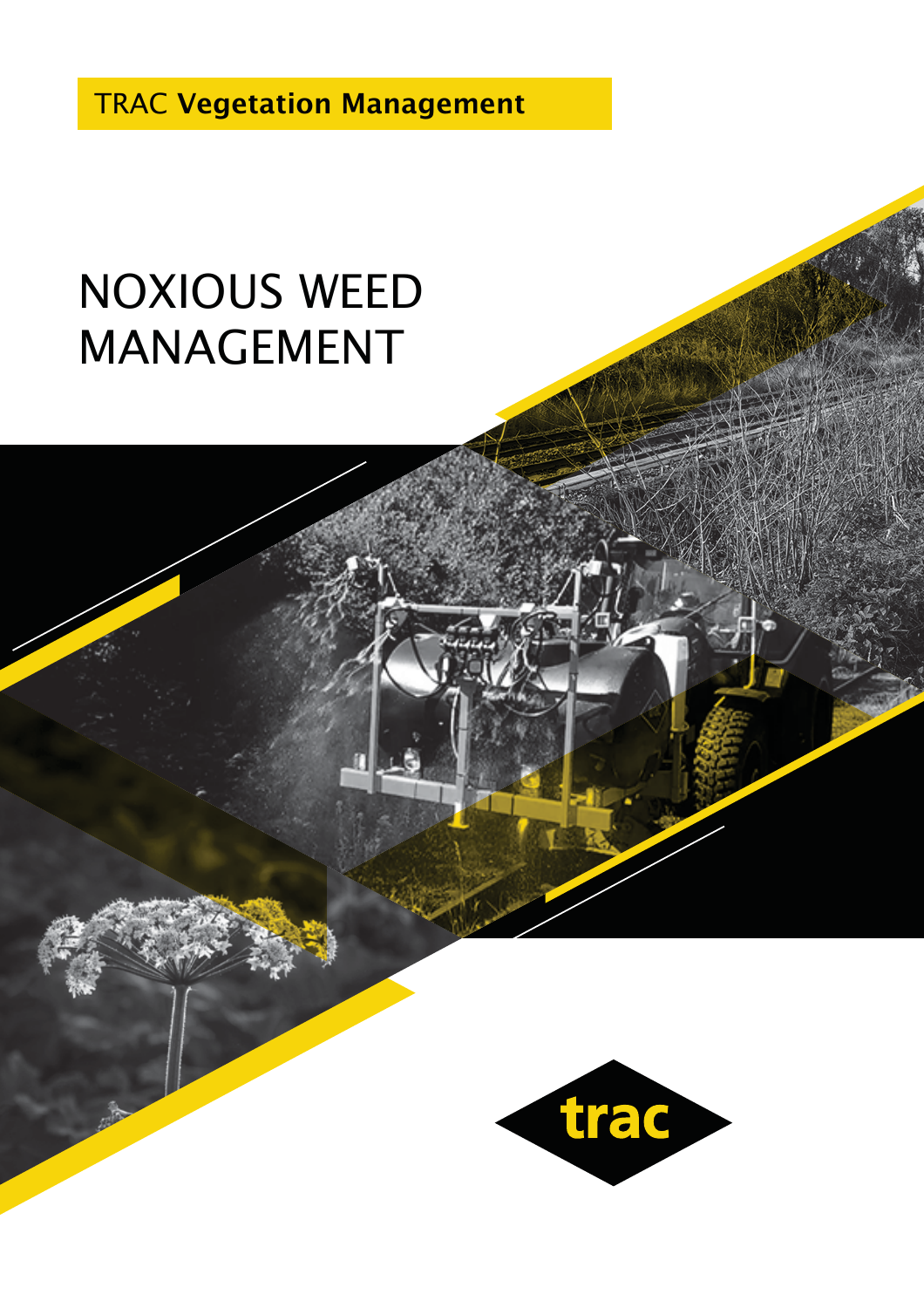## **SERVICES**

TRAC Vegetation Management have carried out numerous site visits to manage noxious weed sites within Scotland's rail infrastructure ensuring that the correct treatment for Japanese Knotweed, Himalayan Balsam and Giant Hogweed to name a few, is carried out to help prevent and eradicate them from the infrastructure.



#### NOXIOUS WEEDS CAN:

- Effect residential property/land value
- Cause structural damage to bridges, culverts and retaining walls
- Restrict access to line
- Present fire risk
- Cause significant harm to grazing animals
- Cause flooding by blocking drainage
- Cause injury to the workforce eg giant hogweed contains poisonous sap that, on contact with the skin and in the presence of sunlight can cause severe irritation, swelling and painful water blisters



### TREATMENT PROCESS

- $\cdot$  Scope site to measure m<sup>2</sup> to determine chemical requirement
- Initial spot/blanket spray of systemic weed killer during March - April
- Second spray during August September
- TEF 3069 form submitted to NWR
- $\cdot$  If treatment is done twice annually over 5 years this should eradicate the weeds



During application full PPE must be worn to prevent injury:

- Coveralls
- Chemical disposable paper suit
- Face-shield
- Nitrile gloves
- Waterproof footwear
- Respirator

Application is dependent on the weather:

- High winds can cause drifting of the spray to surrounding area
- Heat can cause evaporation and therefore reduce effectiveness
- Heavy rain will wash away the spray again reducing effectiveness